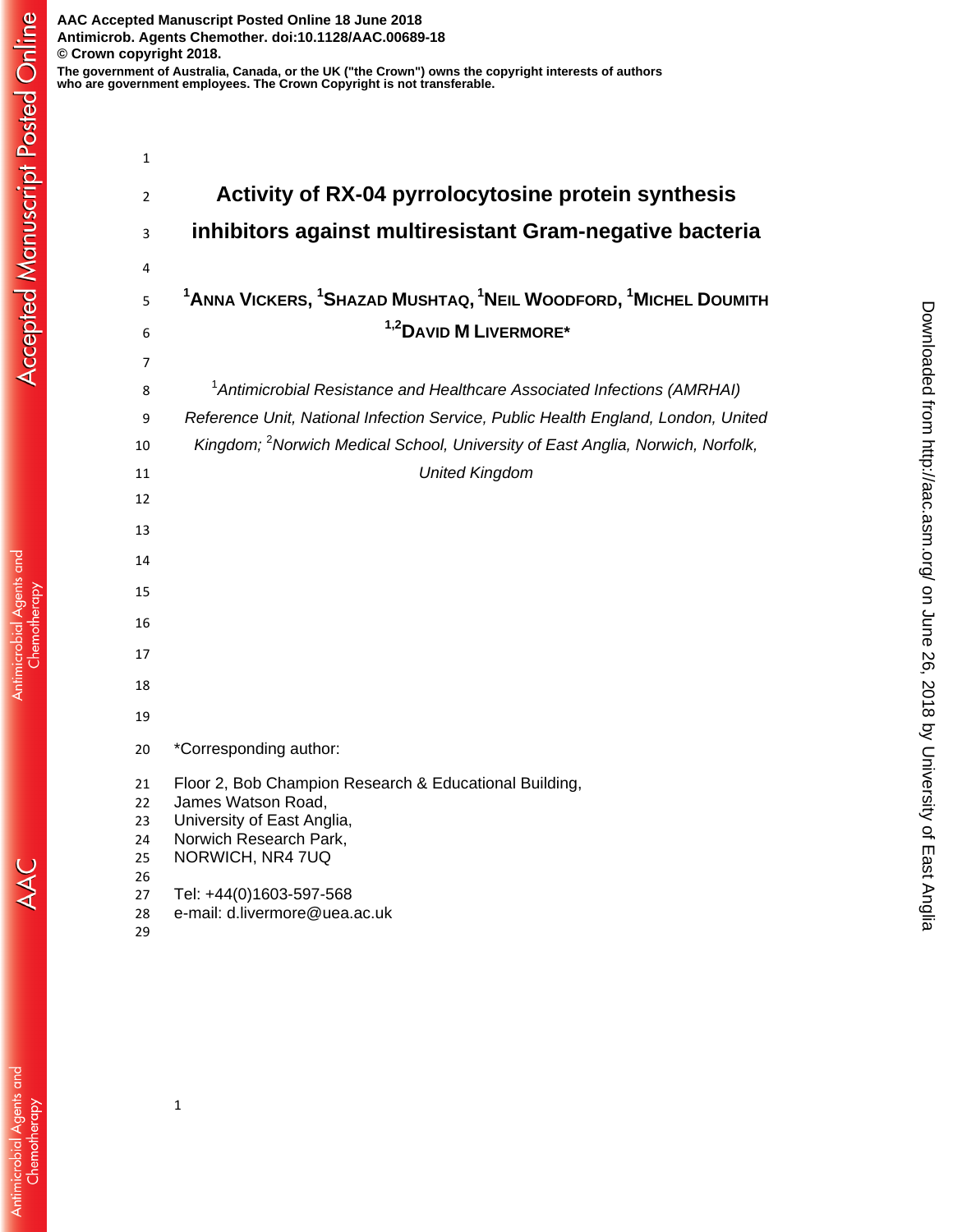Antimicrobial Agents and Chemotherapy

 **Pyrrolocytosines RX-04A-D are designed to bind to the bacterial 50S ribosomal subunit differently from currently-used antibiotics. The four analogs had broad anti-Gram-negative activity: RX-04A inhibited 94.7% of clinical**  *Enterobacteriaceae***,** *Acinetobacter baumannii* **and** *Pseudomonas aeruginosa* **at 0.5-4 g/ml, with no MICs >8 g/ml. MICs for multi-resistant carbapenemase producers were up to two-fold higher than for control strains, with values >8 g/ml for one** *Serratia* **isolate with porin and efflux lesions.** *mcr-1* **did not affect MICs**.

 One approach in the search for new antibacterial agents is to model the target interactions of natural antibiotics that are unsuitable for pharmaceutical development, owing to toxicity or instability, and to use this information to design synthetic molecules that achieve similar binding without the unfavorable traits of the original compounds.

 Melinta Pharmaceuticals has applied this strategy to blasticidin S, a natural product of *Streptomyces griseochromogenes* that inhibits both eukaryotic and prokaryotic ribosomes but which has proved useful only as a fungicide, deployed to control rice blast disease in Japan [1]. Modelling of the ribosomal interactions of blasticidin [2], TAB-1057A/B [3] and amecitin [4] - which have overlapping targets that are distinct from those of clinically-used bacterial protein synthesis inhibitors - had led to several new antibacterial scaffolds, including pyrrolocytosines [5,6]. These are chemically unrelated to blasticidin, but mimic its principal interactions with the bacterial 50S subunit [6]. In-vitro antibacterial activity indicates that the pyrrolocytosines penetrate into bacterial cells, and further development has sought to optimise this penetration for Gram-negative bacteria whilst reducing vulnerability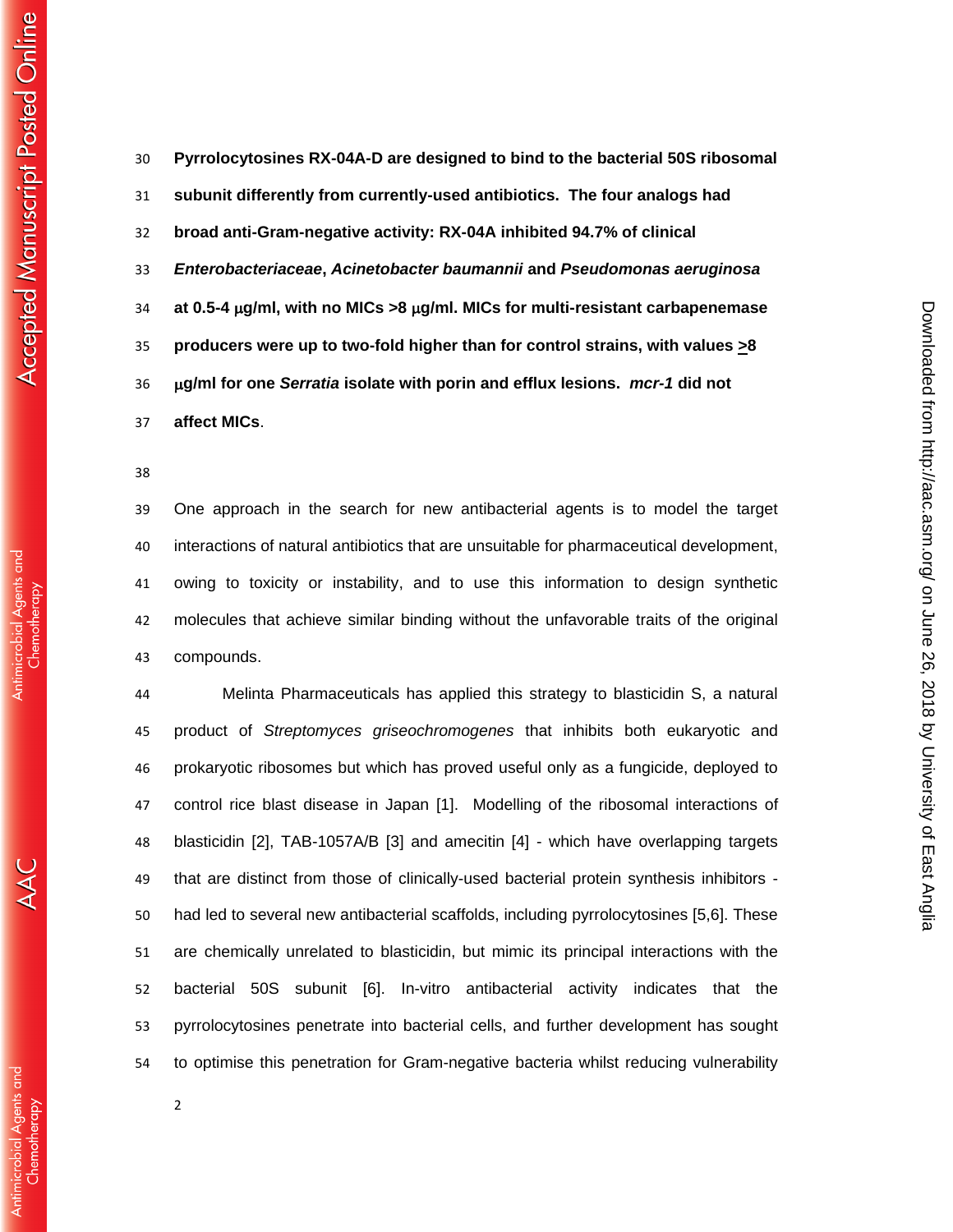to efflux [5]. Chemical properties of the pyrrolocytosine derivatives along with synthetic methods, are outlined in the relevant patents [7-9].

 We evaluated four pyrrolocytosine derivatives, RX-04A - D (fig. 1), against a panel of 96 Gram-negative clinical isolates, biased to over-represent carbapenemase producers, *Enterobacteriaceae* with *mcr-1* and *Pseudomonas aeruginosa* with up-regulated efflux. We additionally tested *Escherichia coli* HB10B and its transformant, carrying plasmid p594, which encodes expression of *mcr-1* [10]. The *mcr-1* and carbapenemase genes were detected by PCR or sequencing [10,11] whilst efflux levels in *P. aeruginosa* isolates were inferred by interpretive reading of antibiograms data, which predicts mechanisms from phenotypes [12]. MICs of the four RX-04 analogs and comparators (amikacin, cefepime, colistin, meropenem, and tigecycline) were determined by CLSI broth microdilution [13] using pre-prepared plates (Trek Diagnostic Systems, Thermofisher, Oakwood, OH). DNA from four Serratia isolates differing in susceptibility to the pyrrolocytosines was extracted using a QIAsymphony automated instrument. Sequencing libraries were prepared using the Nextera XT DNA library preparation kit and sequenced on Illumina HiSeq 2500 system using the 2 x 100-bp paired-end mode. Genomes were assembled de novo with VelvetOptimiser 2.1.9 software (http://bioinformatics.net.au/software.velvetoptimiser.shtml) and then compared with each other to seek genetic modifications that were specific to the Serratia with the highest pyrrolocytosine MICs, particularly in genes encoding porins, efflux pumps and the rRNA targets of the pyrrolocytosines.

on June 26, 2018 by University of East Anglia <http://aac.asm.org/> Downloaded from

Downloaded from http://aac.asm.org/ on June 26, 2018 by University of East Anglia

 MICs by species, irrespective of resistance mechanism, are shown in Table 1, whilst Table 2 shows geometric mean MICs for major resistance types represented in the test panels. Non-susceptibility rates to comparators for the *Enterobacteriaceae*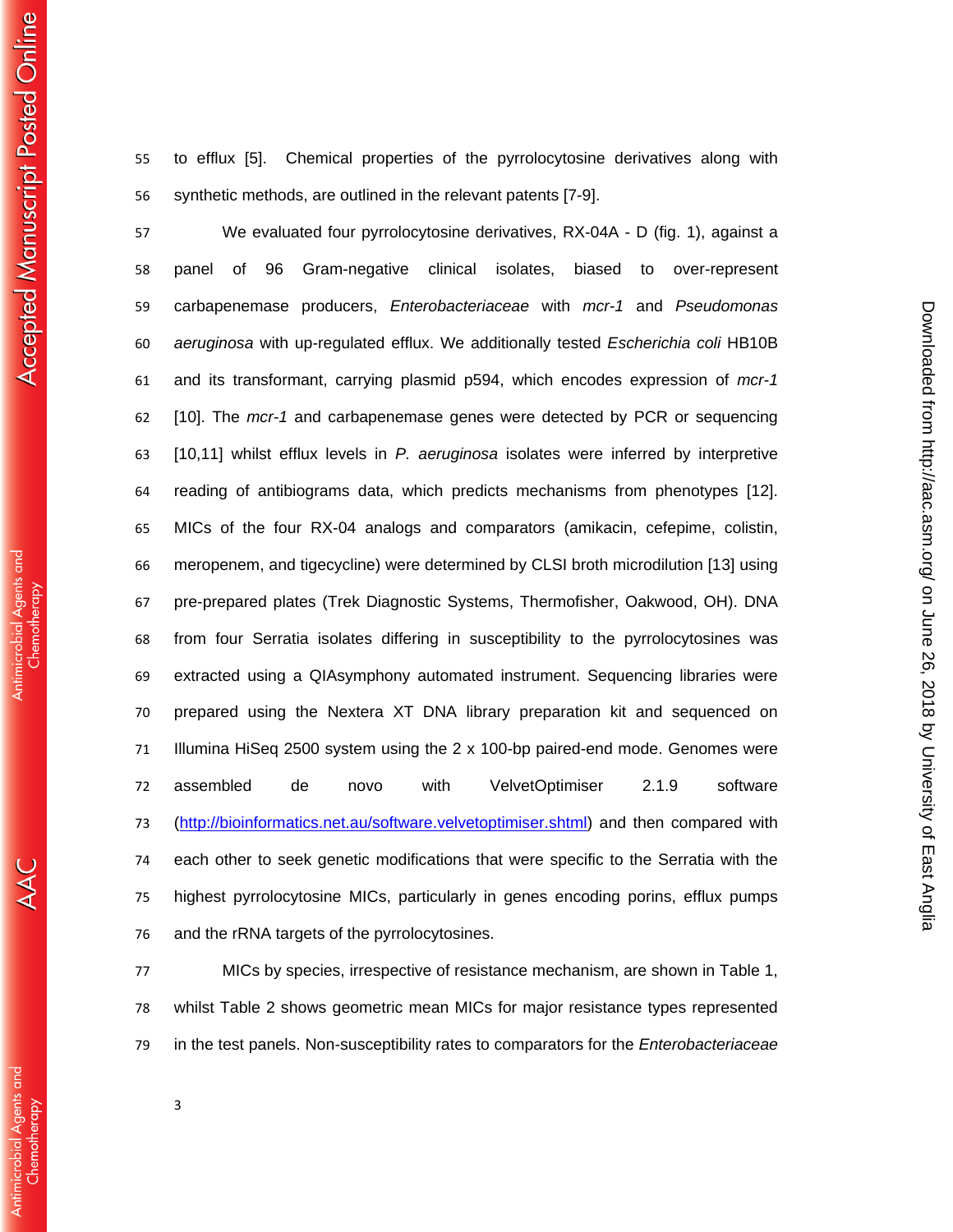isolates (n=66), at CLSI breakpoints, were: amikacin 14%, cefepime 50%, colistin 81 33% (2  $\mu$ g/ml EUCAST breakpoint), meropenem 47%, and tigecycline 15% (1  $\mu$ g/ml EUCAST breakpoint); those for the same agents against the *A. baumannii* isolates (n=10) were amikacin 40%, cefepime 50%, colistin 0%, meropenem 50% and tigecycline 50%, respectively. Non-susceptibility rates for the *P. aeruginosa* isolates (n=20) were amikacin 15%, cefepime 45%, colistin 25% and meropenem, 45%.

 Despite this heavy loading with isolates resistant to established agents, MIC distributions of RX-04A - D were all unimodal and tightly clustered. MICs were lowest for RX-04A, where 94.7% of values, for all species pooled, lay between 0.5 and 4  $\mu$ g/ml, with no values greater than 8  $\mu$ g/ml. MICs were highest for analogs RX-04C and RX-04D, particularly for *P. aeruginosa*. Irrespective of the analog, the general pattern was for MICs to be lowest for *E. coli*, slightly higher for other *Enterobacteriaceae*, particularly *Serratia* spp., and highest for *P. aeruginosa*.

on June 26, 2018 by University of East Anglia <http://aac.asm.org/> Downloaded from

Downloaded from http://aac.asm.org/ on June 26, 2018 by University of East Anglia

 MICs for a single *S. marcescens* isolate, which also had OXA-48 94 carbapenemase, were raised markedly, at 8, 16,  $>16$  and  $>16 \mu g/ml$  for molecules 95 RX-04A, B, C and D respectively, compared with 1-2, 1-4, 2-4 and 2-4  $\mu$ g/ml, respectively, for the remaining three Serratia isolates tested. Comparison of the four sequenced genomes revealed the high-MIC isolate to have both (i) a premature stop codon (Tyr211) in *omp2*, which is an *ompC/F* homolog and (ii) multiple unique changes (as compared with *all* three low-MIC Serratia isolates) in the *sdeCDE* operon, encoding an RND pump system [14], specifically, Asn407Ser, Ser432Asn, Glu433Ala, Ala437Thr, Ala438Asn, Asn439Lys, Ala440Thr, Glu443Gln, ArgR448Gly in *sdeC*, Glu111Asp and Thr363Met in *sdeD* and Glu240Asp in *sdeE.* None of these changes were observed in the three low-MIC Serratia genomes. No lesions specific to the high-MIC isolate were found (i) in other recognised porin genes (*omp1* and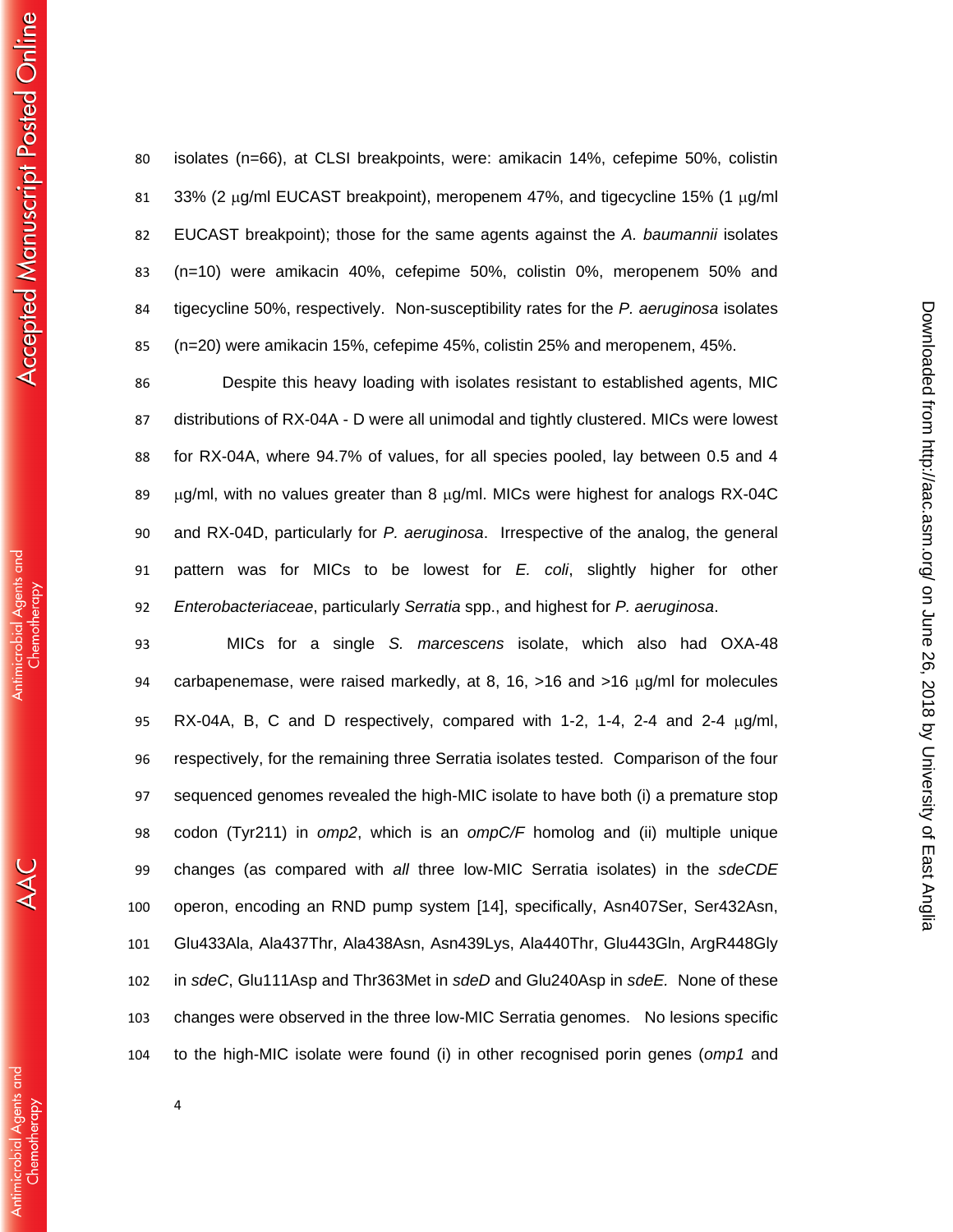**Accepted Manuscript Posted Online** 

**Antimicrobial Agents and** Chemotherapy

**Antimicrobial Agents and** Chemothergpy

 *omp3*), (ii) in porin regulatory genes (*ompR* and *envZ*), (iii) in efflux pump genes (*smdAB*, *sdeXY*, *smfY* and *ssmE*), nor (iv) in genes encoding the 16S or 23S rRNA targets of the RX-04A-D molecules. Inactivation of *omp2* seems likely to reduce pyrrolocytosine uptake and the *sdeCDE* lesions may increase efflux explaining the phenotype of the high-MIC Serratia isolate. These uptake and efflux lesions also are 110 congruent with an observed meropenem MIC of 32  $\mu q/ml$ , which is unusually high for 111 an Enterobacteriaceae with an OXA-48  $\beta$ -lactamase.

 Geometric mean MICs of the four analogs for carbapenemase-producing *Enterobacteriaceae* were slightly above those for the susceptible control strains, though the differentials never exceeded one doubling dilution (Table 2). These small rises again probably reflected widespread reductions in permeability or upregulations in efflux among the carbapenemase-producing Enterobacteriaceae. The MIC differential for carbapenemase-producing versus non-producing *A. baumannii* was larger, exceeding two-fold for analogs RX-04B-D, though not for RX-04A; however, numbers were small and 3/5 OXA-23-producing isolates belonged to the same lineage (International Clone II [15]) raising the possibility that the mean was skewed by over-representation of this lineage.

 The effect of *mcr-1* was of interest because the pyrrolocytosines are polybasic (fig. 1), raising the hypothetical concern that MCR-1-mediated substitution of lipopolysaccharides with positively-charged phosphoethanolamine [16] might impede their initial interaction with the cell surface, reducing uptake. MICs of the RX analogs for the *mcr-1*-positive isolates were around one doubling dilution above those for control strains. However most (11/14) of these isolates were *Salmonella enterica*, being compared with *E. coli* controls, and the differential may reflect species rather than mechanism. Crucially, transformation of *E. coli* DH10B with the *mcr-1*–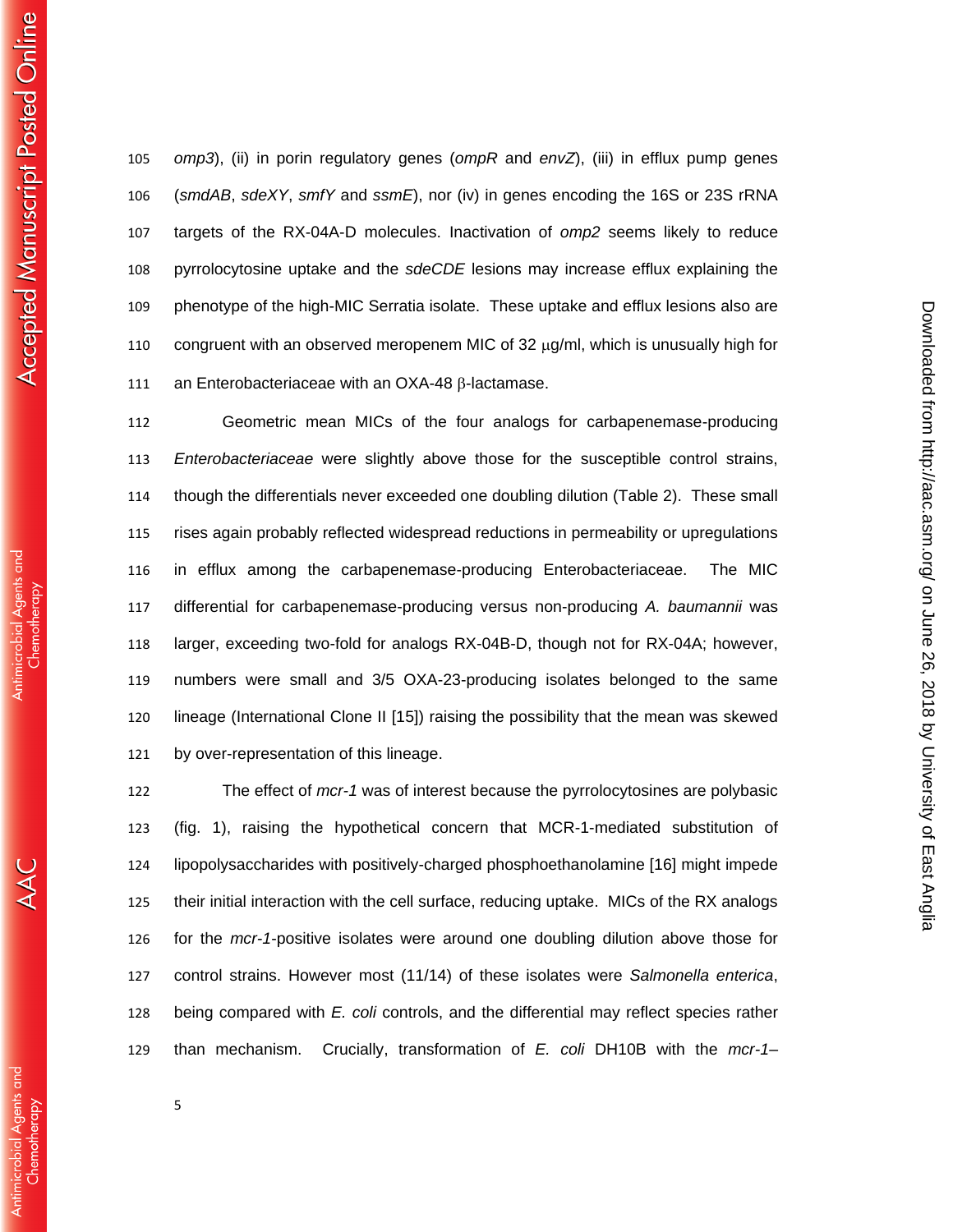**Antimicrobial Agents and** Chemotherapy

 encoding plasmid p594 had no effect on MICs of RX-04A, B, C and D, which 131 remained at 0.25, 0.5, 0.5 and 1  $\mu$ g/ml respectively, whereas the MIC of colistin was 132 raised from 0.25 to 4  $\mu$ g/ml. A caveat is that we do not know the extent of LPS modification achieved by p594-mediated carriage of *mcr-1*, nor the mode of expression, meaning that we cannot definitively exclude the possibility that induction by the pyrrolocytosines was weaker than by colistin. This seems unlikely, though: if LPS-substitution with positively charged alcohols and sugars compromised the pyrrolocytosines, then generalized resistance would be expected in colistin-resistant genera such as *Serratia*, and this was not seen.

 In the case of *P. aeruginosa*, geometric mean MICs of all analogs were ca*.*  1.5-fold higher for the isolates with 'normal' *versus* low efflux, but did not rise further 141 for those with elevated efflux-mediated resistance to  $\beta$ -lactams and fluoroquinolones (Table 2).

 In conclusion, these data indicate that the four pyrrolocytosine molecules had broad activity against *Enterobacteriaceae* and non-fermenters, with RX-04A the most active analog. Near-full activity was retained against isolates with resistance mechanisms of current concern, including against carbapenemase producers, those with *mcr-1-*mediated colistin resistance and (perhaps most surprisingly) *P. aeruginosa* with up-regulated efflux. A caveat is that the strain panel was small and we cannot exclude the possibility that resistance might arise from novel or unsuspected mechanisms, only detectable with a larger panel.. Notably, raised MICs were seen for one Serratia with inactivated *omp2* and upregulated *sdeCDE* efflux suggesting that combinations of impermeability and up-regulated efflux can compromise activity, at least against this species.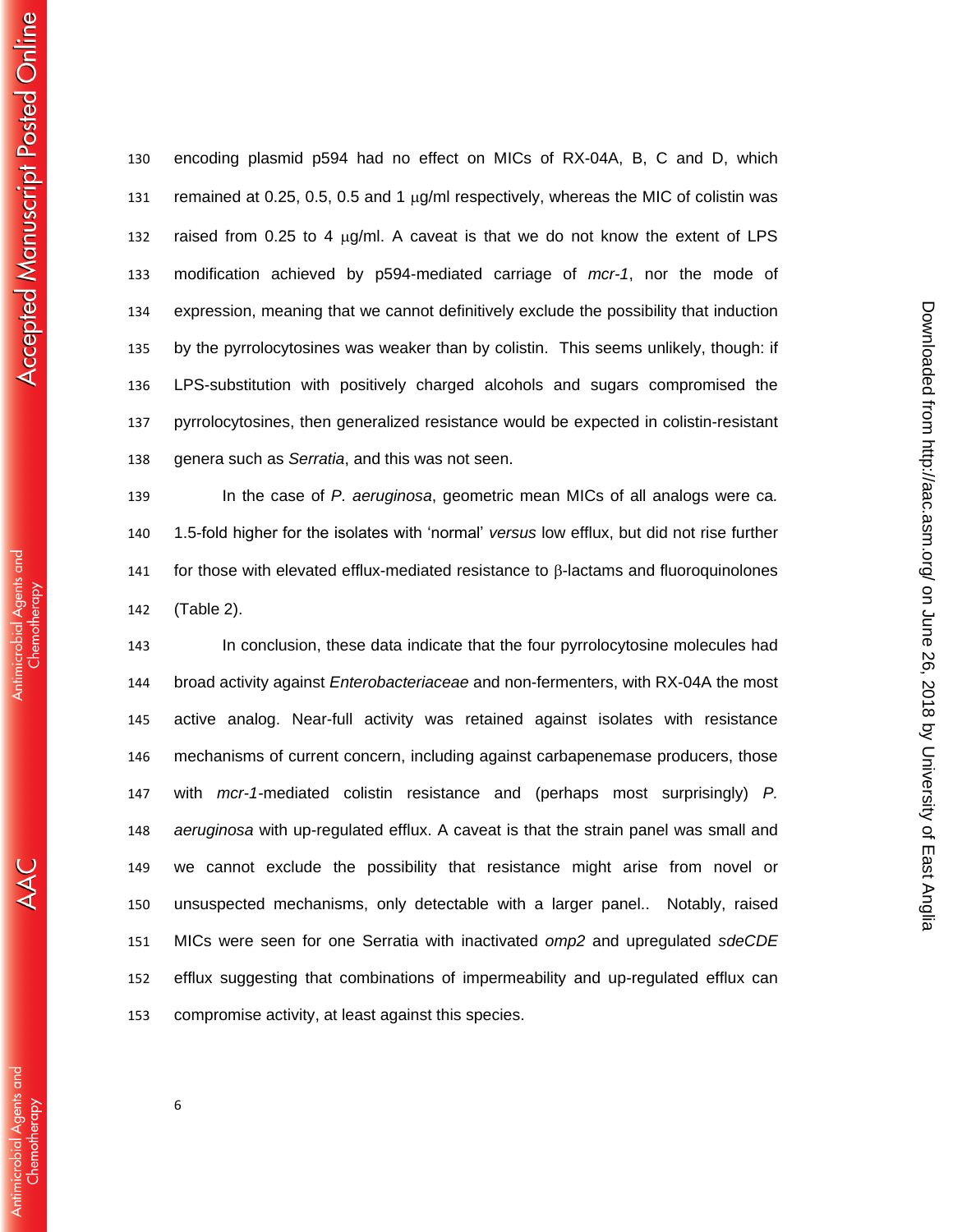Given this spectrum, the new target, and demonstrable activity in experimental infections [17], the pyrrolocytosine class warrants further evaluation with a view to possible clinical development.

**FUNDING**

This study was funded by Melinta Therapeutics, Inc.

 

### **Transparency declaration**

 **DML**: Advisory Boards or ad-hoc consultancy Accelerate, Achaogen, Adenium, Allecra, AstraZeneca, Auspherix, Basilea, BioVersys, Centauri, Discuva, Integra-Holdings, Meiji, Melinta, Nordic, Pfizer, Roche, Shionogi, Taxis, T.A.Z., Tetraphase, The Medicines Company, VenatoRx, Wockhardt, Zambon, Zealand. Paid lectures – Astellas, AstraZeneca, bioMerieux, Beckman Coulter, Cardiome, Cepheid, Merck, Pfizer, and Nordic. Relevant shareholdings– Dechra, GSK, Merck, Perkin Elmer, Pfizer amounting to <10% of portfolio value. **Other authors:** no personal items to declare; however, PHE's AMRHAI Reference Unit has received financial support for conference attendance, lectures, research projects or contracted evaluations from numerous sources, including: Accelerate Diagnostics, Achaogen Inc, Allecra Therapeutics, Amplex, AstraZeneca UK Ltd, AusDiagnostics, Basilea Pharmaceutica, Becton Dickinson Diagnostics, bioMérieux, Bio-Rad Laboratories, The BSAC, Cepheid, Check-Points B.V., Cubist Pharmaceuticals, Department of Health, Enigma Diagnostics, European Centre for Disease Prevention and Control, Food Standards Agency, GlaxoSmithKline Services Ltd, Helperby Therapeutics, Henry Stewart Talks, IHMA Ltd, Innovate UK, Kalidex Pharmaceuticals, Melinta Therapeutics, Merck Sharpe & Dohme Corp, Meiji Seika Pharma Co., Ltd, Mobidiag, Momentum Biosciences Ltd, Neem Biotech, NIHR, Nordic Pharma Ltd, Norgine Pharmaceuticals, Rempex Pharmaceuticals Ltd, Roche, Rokitan Ltd, Smith & Nephew UK Ltd, Shionogi & Co. Ltd, Trius Therapeutics, VenatoRx Pharmaceuticals, Wockhardt Ltd., and the World Health Organization.

**Antimicrobial Agents and** Chemotherapy

**Antimicrobial Agents and**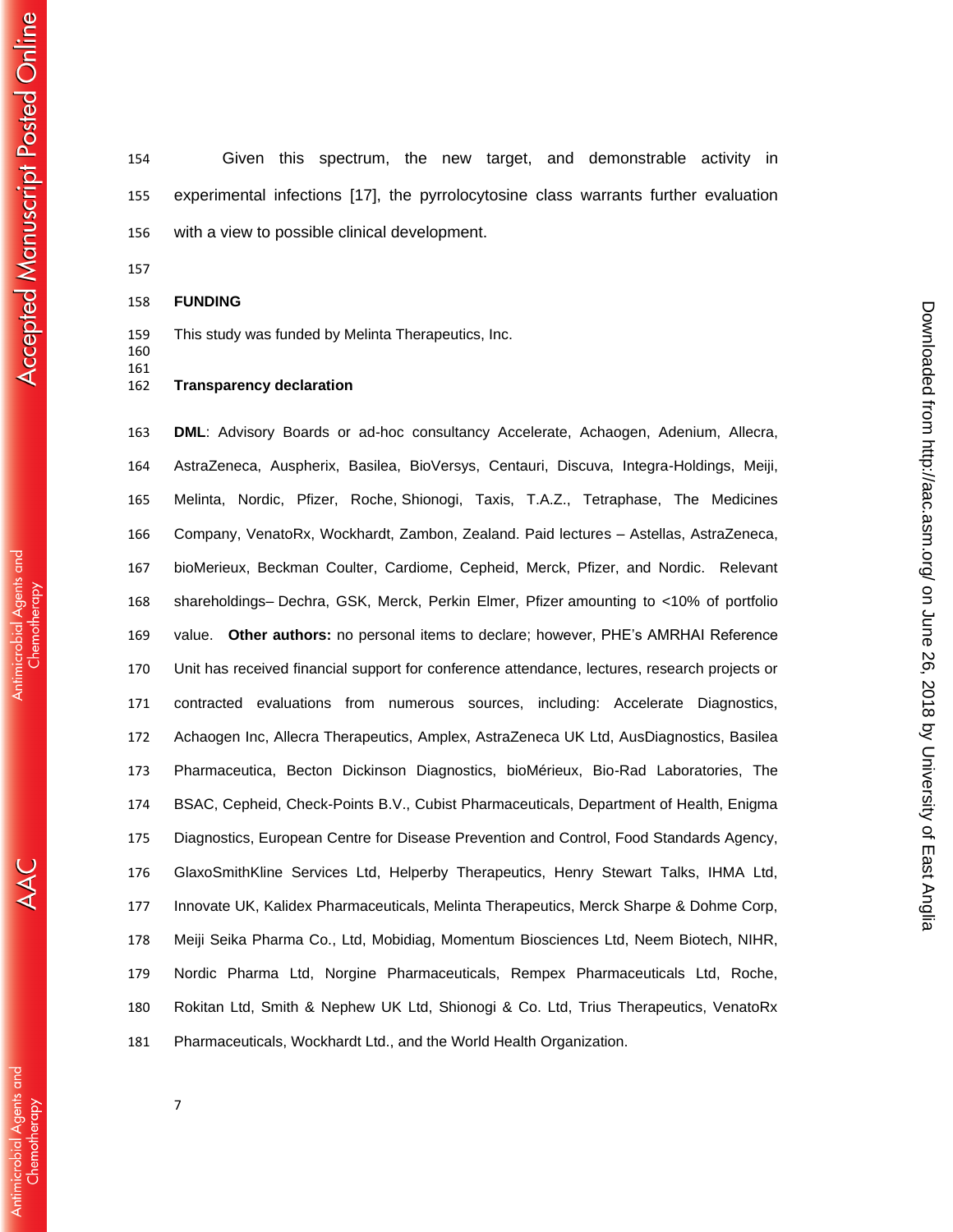#### **References**

- 1. Misato T, Ko K and Yamaguchi I. 1977. Use of antibiotics in agriculture, p 53-88. *In* Perlan D (ed), Advances in Applied Microbiology Vol 21. Academic Press NY
- 2. Svidritskiy E, Ling C, Ermolenko DN, Korostelev AA. 2013. Blasticidin S inhibits translation by trapping deformed tRNA on the ribosome. Proc Natl Acad Sci USA110:12283-8.
- 3. Xu L, Zhang L, Jones R, Bryant C, Boddeker N, Mabery E, Bahador G, Watson J, Clough J, Arimilli M, Gillette W, Colagiovanni D, Wang K, Gibbs C, Kim CU. 2011. SAR studies on dihydropyrimidinone antibiotics. Bioorg Med Chem Lett 21:1670- 1674
- 4. Donarski J, Shammas C, Banks R, Ramesh V. 2006. NMR and molecular modelling 193 studies of the binding of amicetin antibiotic to conserved secondary structural motifs<br>194 of 23S ribosomal RNAs. J Antibiot (Tokyo) 59:177-183. of 23S ribosomal RNAs. J Antibiot (Tokyo) 59:177-183.
- 5. Duffy E, Devivo M, Kanyo Z, Bhattacharjee. 2011. The molecular tuning of RX-04, a novel broad spectrum antibacterial class for coverage of MDR gram-negative pathogens. Abstr 51st Intersci Conf Antimicrob Agents Chemother abstr FI-1843. Available via http://melinta.com/wp-content/uploads/2015/08//Rib-X\_RX-04\_ICAAC-2011\_F1-1843\_092011.pdf
- 6. Kanyo Z, Devivo M, Bhattacharjee A, Ippolito J, Wimberly B, Duffy E. 2011. Structural basis for the binding of RX-04, a novel brad spectrum antibacterial class to bacterial ribosomes. Abstr 51st Intersci Conf Antimicrob Agents Chemother abstr FI- 1842. Available via http://melinta.com/wp-content/uploads/2015/08//Rib-X\_RX-04\_ICAAC-2011\_F1-1842\_092011.pdf
- 7. Melinta Pharmaceuticals, Kanyo ZF, Bhattacharjee A, Marr A, Duffy EM. 2015. Animicrobials and methods of making and using same. WO/2015/035426 United States
- 8. Melinta Pharmaceuticals, Duffy EM, Bhattacharjee A, Kanyo ZF, Ippolito JA. 2017. Animicrobials and methods of making and using same. WO/2017/193016. United States
- 9. Melinta Pharmaceuticals, Duffy EM, Bhattacharjee A, Kanyo ZF, Ippolito JA. 2017. Animicrobials and methods of making and using same. WO/2017/193017. United States
- 10. Doumith M, Godbole G, Ashton P, Larkin L, Dallman T, Day M, Day M, Muller- Pebody B, Ellington MJ, de Pinna E, Johnson AP, Hopkins KL, Woodford N. 2016. Detection of the plasmid-mediated *mcr-1* gene conferring colistin resistance in human and food isolates of *Salmonella enterica* and *Escherichia coli* in England and Wales. J Antimicrob Chemother 71:2300-2305.
- 11. Ellington MJ, Findlay J, Hopkins KL, Meunier D, Alvarez-Buylla A, Horner C, McEwan A, Guiver M, McCrae LX, Woodford N, Hawkey P. 2016. Multicentre evaluation of a 221 real-time PCR assay to detect genes encoding clinically relevant carbapenemases in cultured bacteria. Int J Antimicrob Agents 47:151-154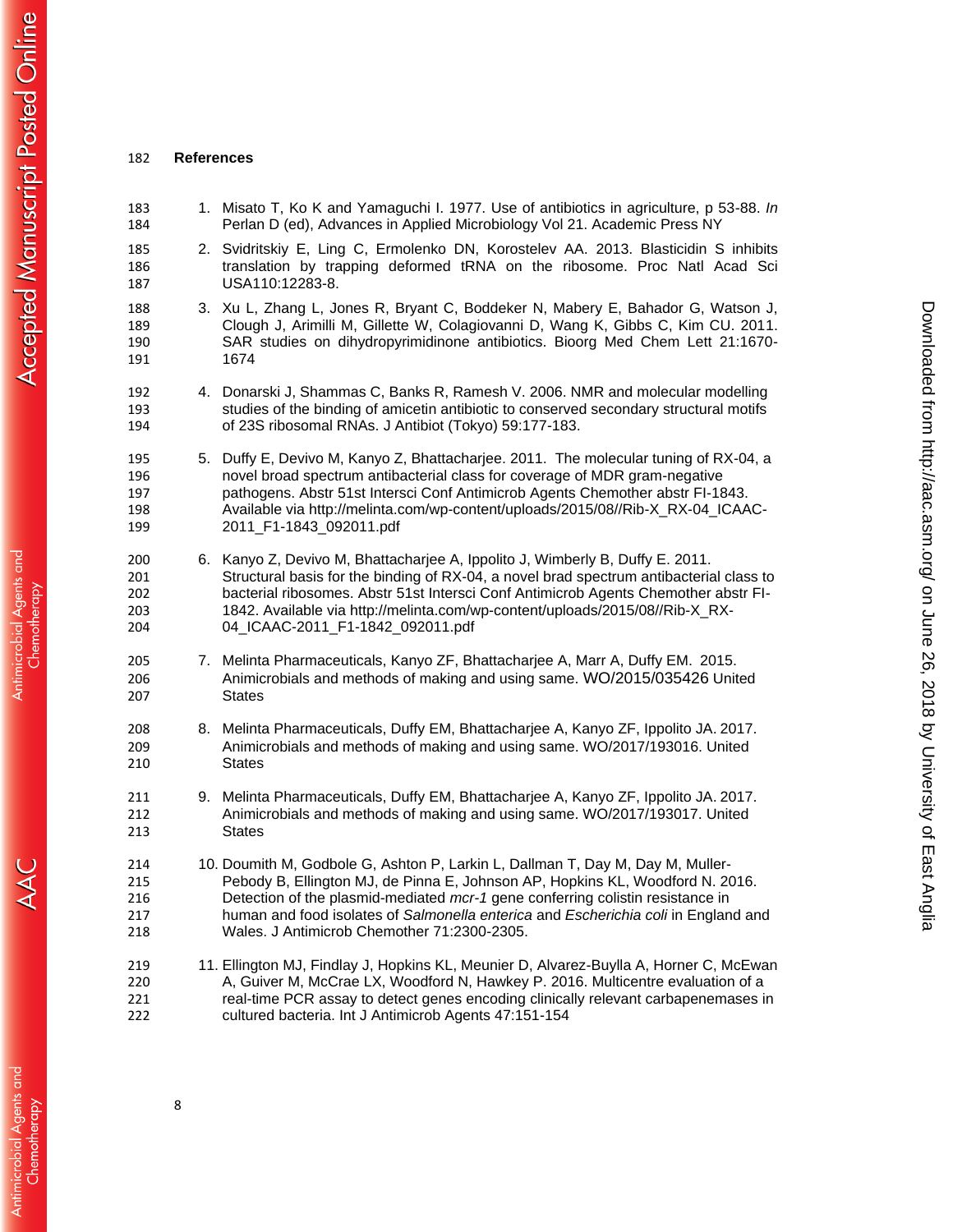| 223                      | 12. Livermore DM, Winstanley TG, Shannon KP. 2001. Interpretative reading:                                                                                                                                                     |
|--------------------------|--------------------------------------------------------------------------------------------------------------------------------------------------------------------------------------------------------------------------------|
| 224                      | recognizing the unusual and inferring resistance mechanisms from resistance                                                                                                                                                    |
| 225                      | phenotypes. J Antimicrob Chemother 48 Suppl 1:87-102                                                                                                                                                                           |
| 226                      | 13. Clinical and Laboratory Standards Institute. 2015. Methods for Dilution Antimicrobial                                                                                                                                      |
| 227                      | Susceptibility Tests for Bacteria That Grow Aerobically-Tenth Edition: Approved                                                                                                                                                |
| 228                      | Standard M7-A10. CLSI, Wayne, PA, USA                                                                                                                                                                                          |
| 229                      | 14. Kumar A, Worobec EA. 2005. Cloning, sequencing, and characterization of the                                                                                                                                                |
| 230                      | SdeAB multidrug efflux pump of Serratia marcescens. Antimicrob Agents Chemother                                                                                                                                                |
| 231                      | 49:1495-1501.                                                                                                                                                                                                                  |
| 232                      | 15. Woodford N, Turton JF, Livermore DM. 2011. Multiresistant Gram-negative bacteria:                                                                                                                                          |
| 233                      | the role of high-risk clones in the dissemination of antibiotic resistance. FEMS                                                                                                                                               |
| 234                      | Microbiol Rev 35:736-755                                                                                                                                                                                                       |
| 235                      | 16. Liu YY, Wang Y, Walsh TR, Yi LX, Zhang R, Spencer J, Doi Y, Tian G, Dong B,                                                                                                                                                |
| 236                      | Huang X, Yu LF, Gu D, Ren H, Chen X, Lu L, He D, Zhou H, Liang Z, Liu JH, Shen J.                                                                                                                                              |
| 237                      | 2016. Emergence of plasmid-mediated colistin resistance mechanism MCR-1 in                                                                                                                                                     |
| 238                      | animals and human beings in China: a microbiological and molecular biological                                                                                                                                                  |
| 239                      | study. Lancet Infect Dis 16:161-168.                                                                                                                                                                                           |
| 240<br>241<br>242<br>243 | 17. Lamb LM, Crandon JL, Nicolau DP. 2013. Pharmacokinetic and pharmacodynamic<br>evaluation of P-873 versus Klebsiella pneumoniae in a neutropenic murine thigh<br>infection model. Antimicrob Agents Chemother 57:1971-1973. |

on June 26, 2018 by University of East Anglia <http://aac.asm.org/> Downloaded from

Downloaded from http://aac.asm.org/ on June 26, 2018 by University of East Anglia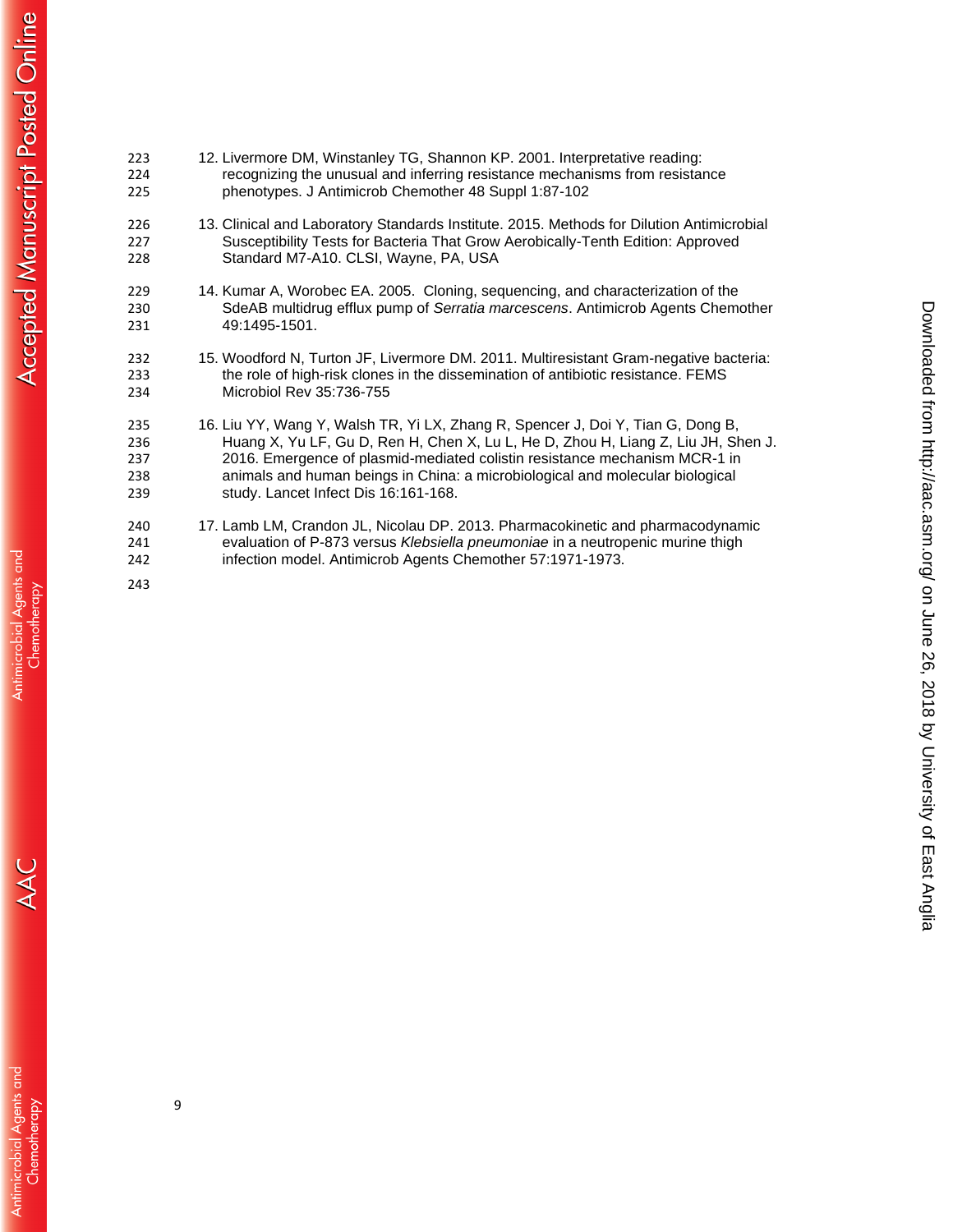| Analog         | MIC (µg/ml)  |                  |                         |                         |                  |                         |                  |              |
|----------------|--------------|------------------|-------------------------|-------------------------|------------------|-------------------------|------------------|--------------|
|                | 0.25         | 0.5              | $\mathbf{1}$            | $\mathbf{2}$            | 4                | 8                       | 16               | $>16$        |
| <b>RX-04A</b>  |              |                  |                         |                         |                  |                         |                  |              |
| E. coli        | $\mathbf 1$  | 8                | 14                      |                         |                  |                         |                  |              |
| S. enterica    |              |                  | $11\,$                  |                         |                  |                         |                  |              |
| K. pneumoniae  |              | $\overline{2}$   | 14                      | $\pmb{4}$               |                  |                         |                  |              |
| E. cloacae     |              | $\mathbf 1$      | 5                       | $\overline{2}$          |                  |                         |                  |              |
| Serratia spp.  |              |                  | $\mathbf{1}$            | $\overline{2}$          |                  | $\mathbf 1$             |                  |              |
| P. aeruginosa  |              | $\mathbf 1$      | $\overline{\mathbf{4}}$ | 4                       | 10               | $\mathbf{1}$            |                  |              |
| A. baumannii   |              |                  | 3                       | $\overline{\mathbf{4}}$ | $\mathbf 1$      | $\overline{2}$          |                  |              |
| All            | $\mathbf{1}$ | 12               | 52                      | 16                      | 11               | 4                       |                  |              |
| <b>RX-04B</b>  |              |                  |                         |                         |                  |                         |                  |              |
| E. coli        | $\mathbf 1$  | $\boldsymbol{6}$ | 15                      | $\mathbf 1$             |                  |                         |                  |              |
| S. enterica    |              |                  | 10                      | $\mathbf 1$             |                  |                         |                  |              |
| K. pneumoniae  |              | $\mathbf{1}$     | 14                      | 5                       |                  |                         |                  |              |
| E. cloacae     |              |                  | 5                       | 3                       |                  |                         |                  |              |
| Serratia spp.  |              |                  | $\mathbf{1}$            |                         | $\mathbf 2$      |                         | $\mathbf{1}$     |              |
| P. aeruginosa  |              | $\mathbf 1$      | 3                       | 4                       | $\boldsymbol{7}$ | $\overline{2}$          | $\overline{2}$   | $\mathbf 1$  |
| A. baumannii   |              |                  | $\overline{2}$          | $\pmb{4}$               | 3                | $\mathbf{1}$            |                  |              |
| All            | $\mathbf{1}$ | 8                | 50                      | 18                      | ${\bf 12}$       | 3                       | 3                | $\mathbf{1}$ |
| <b>RX-04C</b>  |              |                  |                         |                         |                  |                         |                  |              |
| E. coli        | $\mathbf 1$  |                  | 12                      | $10\,$                  |                  |                         |                  |              |
| S. enterica    |              |                  |                         | $11\,$                  |                  |                         |                  |              |
| K. pneumoniae  |              | 1                | 8                       | 6                       | 5                |                         |                  |              |
| E. cloacae     |              |                  | $\mathbf 1$             | 6                       | $\mathbf 1$      |                         |                  |              |
| Serratia spp.  |              |                  |                         | $\mathbf 1$             | $\overline{2}$   |                         |                  | $\mathbf 1$  |
| P. aeruginosa  |              | $\mathbf 1$      |                         | 4                       | 3                | $\mathbf{3}$            | $\boldsymbol{6}$ | 3            |
| A. baumannii   |              |                  | $\mathbf{3}$            | $\mathbf 1$             | $\overline{2}$   | $\pmb{4}$               |                  |              |
| $\mathsf{All}$ | $\mathbf{1}$ | $\mathbf{2}$     | 24                      | 39                      | 13               | $\overline{\mathbf{z}}$ | $\bf 6$          | 4            |

on June 26, 2018 by University of East Anglia <http://aac.asm.org/> Downloaded from

Downloaded from http://aac.asm.org/ on June 26, 2018 by University of East Anglia

# 244 **Table 1.** Pyrrolocytosine MIC distributions by species, irrespective of resistance mechanism

10

AAC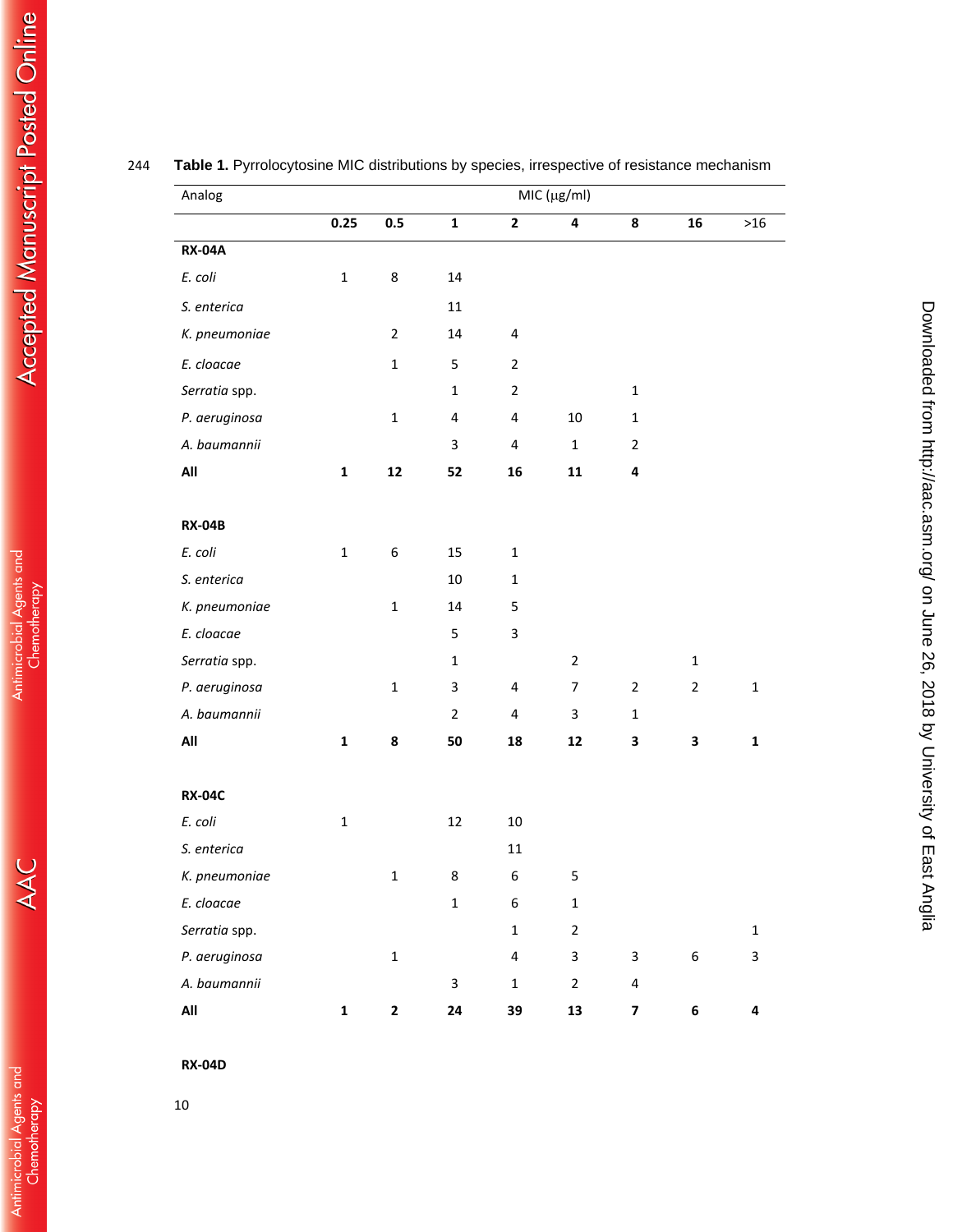| All           | 1 | 5              | 47 | 15             | 13 | 11 | 4 |
|---------------|---|----------------|----|----------------|----|----|---|
| A. baumannii  |   |                | 2  | $\mathbf{1}$   | 3  | 4  |   |
| P. aeruginosa |   |                | 4  |                | 6  | 7  | 3 |
| Serratia spp. |   |                | 1  | 2              |    |    | 1 |
| E. cloacae    |   | 1              |    | 5              | 2  |    |   |
| K. pneumoniae |   | $\overline{2}$ | 11 | 5              | 2  |    |   |
| S. enterica   |   |                | 11 |                |    |    |   |
| E. coli       | 1 | 2              | 18 | $\overline{2}$ |    |    |   |

## 245

246

247

**Accepted Manuscript Posted Online** 

Downloaded from http://aac.asm.org/ on June 26, 2018 by University of East Anglia on June 26, 2018 by University of East Anglia <http://aac.asm.org/> Downloaded from

 $\overline{\phantom{a}}$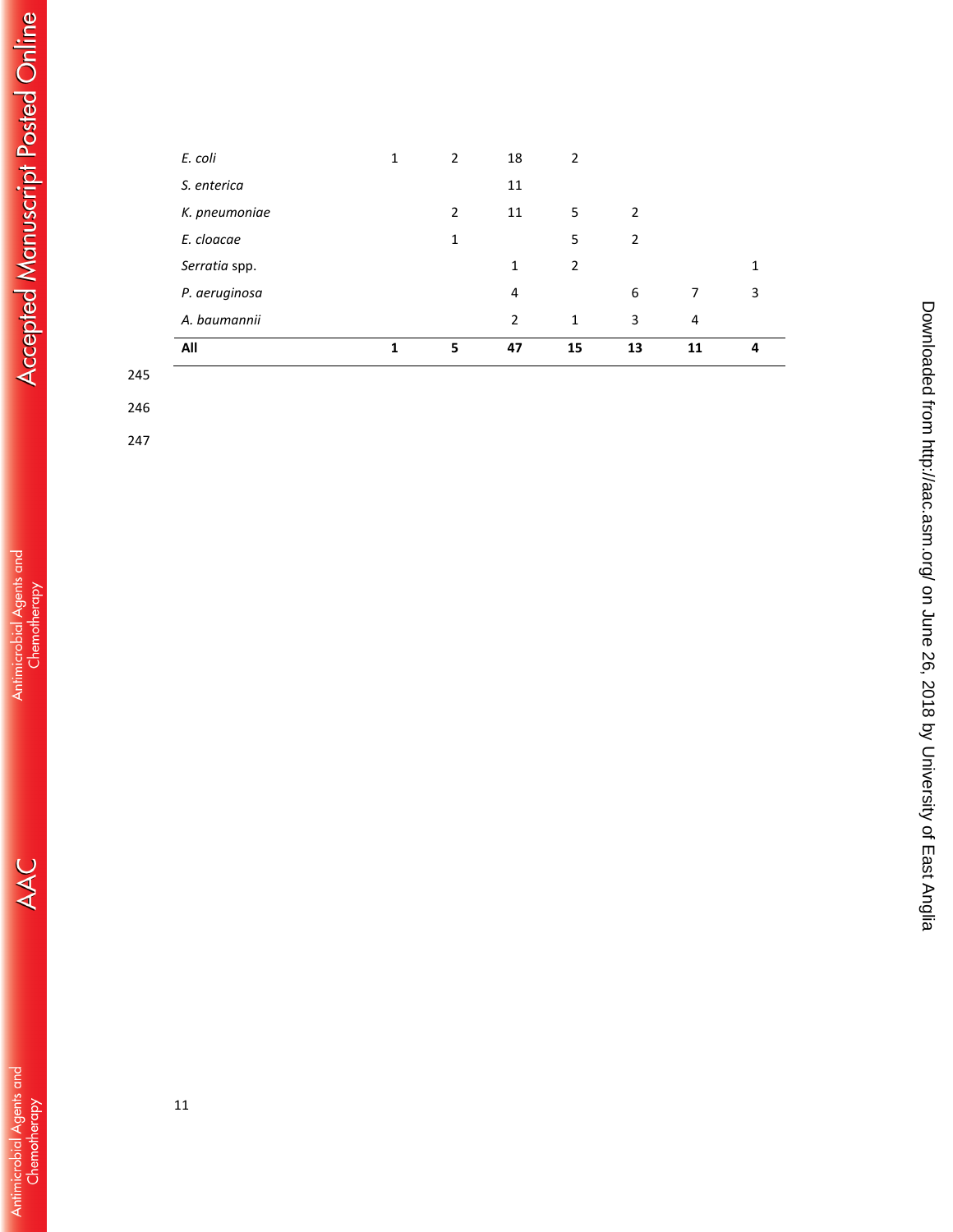## 248

### 249 **Table 2.** Geometric mean MIC (µg/ml) for different resistance groups

|                                         | n               | <b>RX-04A</b>    | <b>RX-04B</b> | <b>RX-04C</b>        | <b>RX-04D</b> |
|-----------------------------------------|-----------------|------------------|---------------|----------------------|---------------|
| E. coli, wild type                      | 5               | 0.5              | 0.6           | 0.9                  | 1.3           |
| E. coli, carbapenemase                  | 15 <sup>a</sup> | 0.8              | 0.9           | 1.3                  | 2.1           |
| E. coli/Salmonella, mcr-1               | 14 <sup>b</sup> | 1.0              | 1.1           | 2.0                  | 2.0           |
| K. pneumoniae, wild type                | 5               | 1.0              | 1.0           | 1.0                  | 2.0           |
| K. pneumoniae, carbapenemase            | 15 <sup>a</sup> | 1.1              | 1.2           | 2.0                  | 2.8           |
| E. cloacae, wild type                   | 4               | 1.0              | 1.2           | 1.7                  | 3.4           |
| E. cloacae, carbapenemase               | 4 <sup>c</sup>  | 1.2              | 1.4           | 2.4                  | 4.8           |
| Serratia spp., wild type                | $\overline{2}$  | $1,2^d$          | $1,4^d$       | $2,4^d$              | $2,4^d$       |
| Serratia spp., carbapenemase            | $2^e$           | 2,8 <sup>d</sup> | 4,16 $d$      | 4, > 16 <sup>d</sup> | 4,16 $d$      |
| P. aeruginosa, low efflux               | 5               | 1.5              | 1.7           | 3.5                  | 5.3           |
| P. aeruginosa, normal efflux/ wild type | 5               | 2.6              | 3.0           | 7.0                  | 11.3          |
| P. aeruginosa, high efflux              | 5               | 2.6              | 3.0           | 7.0                  | 6.1           |
| P. aeruginosa, carbapenemase            | $5^{\circ}$     | 3.5              | 6.7           | 5.7                  | 12.7          |
| A. baumannii, wild type                 | 5               | 1.7              | 1.7           | 2.0                  | 4.6           |
| A. baumannii, OXA-23-positive           | 5               | 3.0              | 3.5           | 5.3                  | 12.1          |

on June 26, 2018 by University of East Anglia <http://aac.asm.org/> Downloaded from

Downloaded from http://aac.asm.org/ on June 26, 2018 by University of East Anglia

251 <sup>a</sup> Five isolates each with KPC, NDM and OXA-48-like enzymes

b 252 11 *S. enterica*, 3 *E. coli*

253 <sup>c</sup>Two isolates with KPC enzymes and single strains with OXA-48 and NDM

254 <sup>d</sup> Single isolates with SME and OXA-48-like enzymes

255 <sup>e</sup> Since only two isolates were tested, actual MICs are shown, not the mean

<sup>f</sup> Two isolates with VIM, two with NDM carbapenemases, one with an IMP enzyme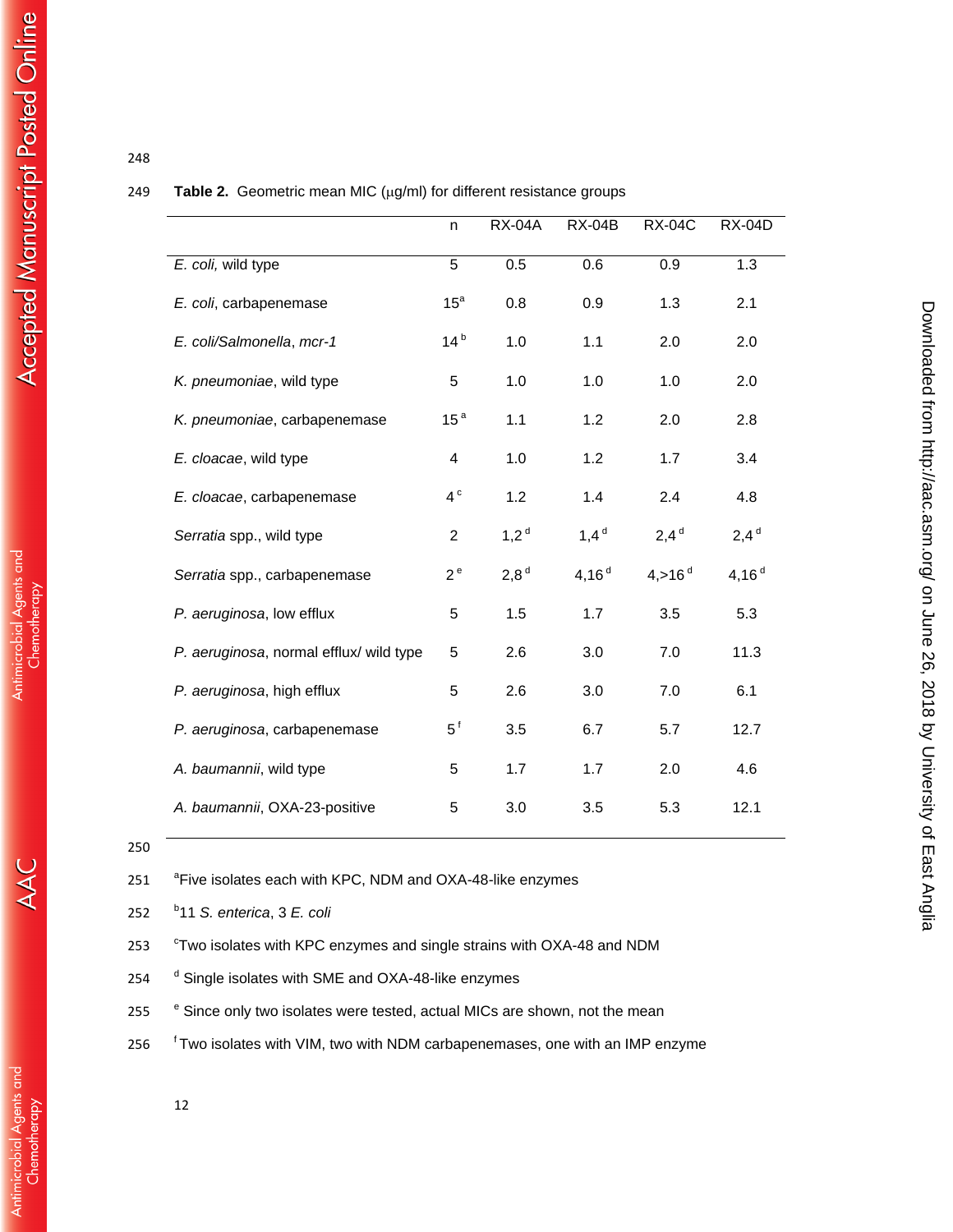| 257 | FIGURE 1. RX-04 pyrrolocytosine structures |
|-----|--------------------------------------------|
| 258 |                                            |
| 259 |                                            |

- 259 260
- 261

- 13
	- -
		- - -
- 
- 
- - -